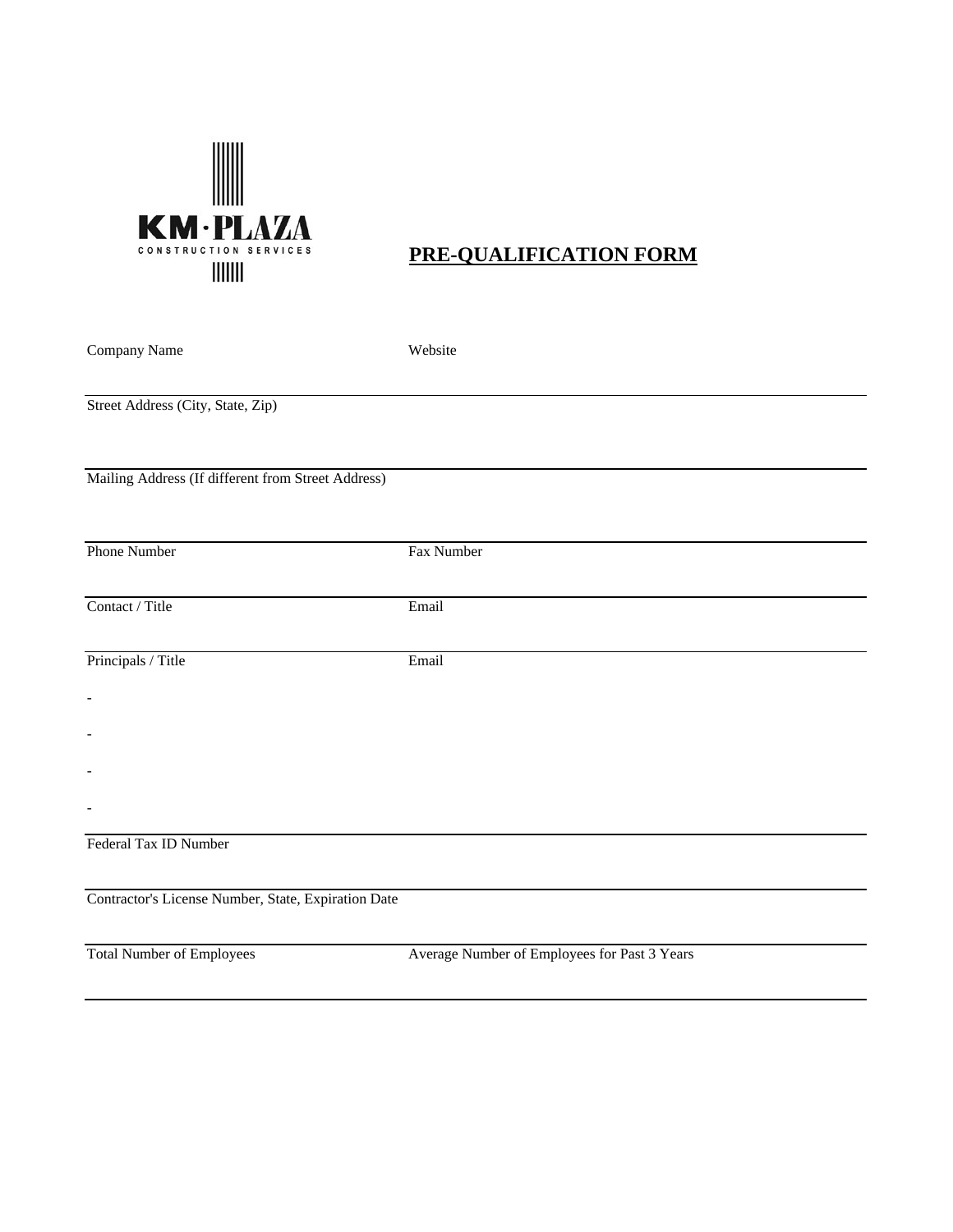## **TYPICAL PROJECT SIZE**

|                                  | Please indicate the size of the project you are most competative in or are capable of performing: |                          |
|----------------------------------|---------------------------------------------------------------------------------------------------|--------------------------|
|                                  | Under \$100,000                                                                                   | \$700,000-\$1,000,000    |
|                                  | \$100,000-\$200,000                                                                               | \$1,000,000-\$3,000,000  |
|                                  | \$200,000-\$500,000                                                                               | \$3,000,000-\$6,000,000  |
|                                  | \$500,000-\$700,000                                                                               | \$6,000,000 and up       |
|                                  |                                                                                                   |                          |
| Your company's typical projects: |                                                                                                   |                          |
|                                  | <b>High Rise Structures</b>                                                                       | Build to Suit / DB       |
|                                  | 4-10 Story Structures                                                                             | High Tech / Laboratories |
|                                  | 1-3 Story Structures                                                                              | <b>Auto Dealerships</b>  |
|                                  | Hotel / Condos                                                                                    | Sports / Entertainment   |
|                                  | <b>Industrial Structures</b>                                                                      | Residential              |
|                                  | Large / Small Retail                                                                              | Government / Municipal   |
|                                  | Elementary / Middle Schools                                                                       | Parks / Recreation       |
|                                  | <b>Higher Educational Buildings</b>                                                               | Other:                   |

Trades Performed

Trades Performed by Your Direct Employees

What Trades do you Subcontract?

What is the largest Contract your company has completed? Please include name, location, scope of work, contract amount and year completed.

## **BONDING**

Please attach a letter from your Surety Company stating the single job limits, total aggregate and amount currently available to be bonded.

| Surety Company:  |
|------------------|
| Contact:         |
| Telephone / Fax: |

Date of Last Bond: Amount: Bond Rate: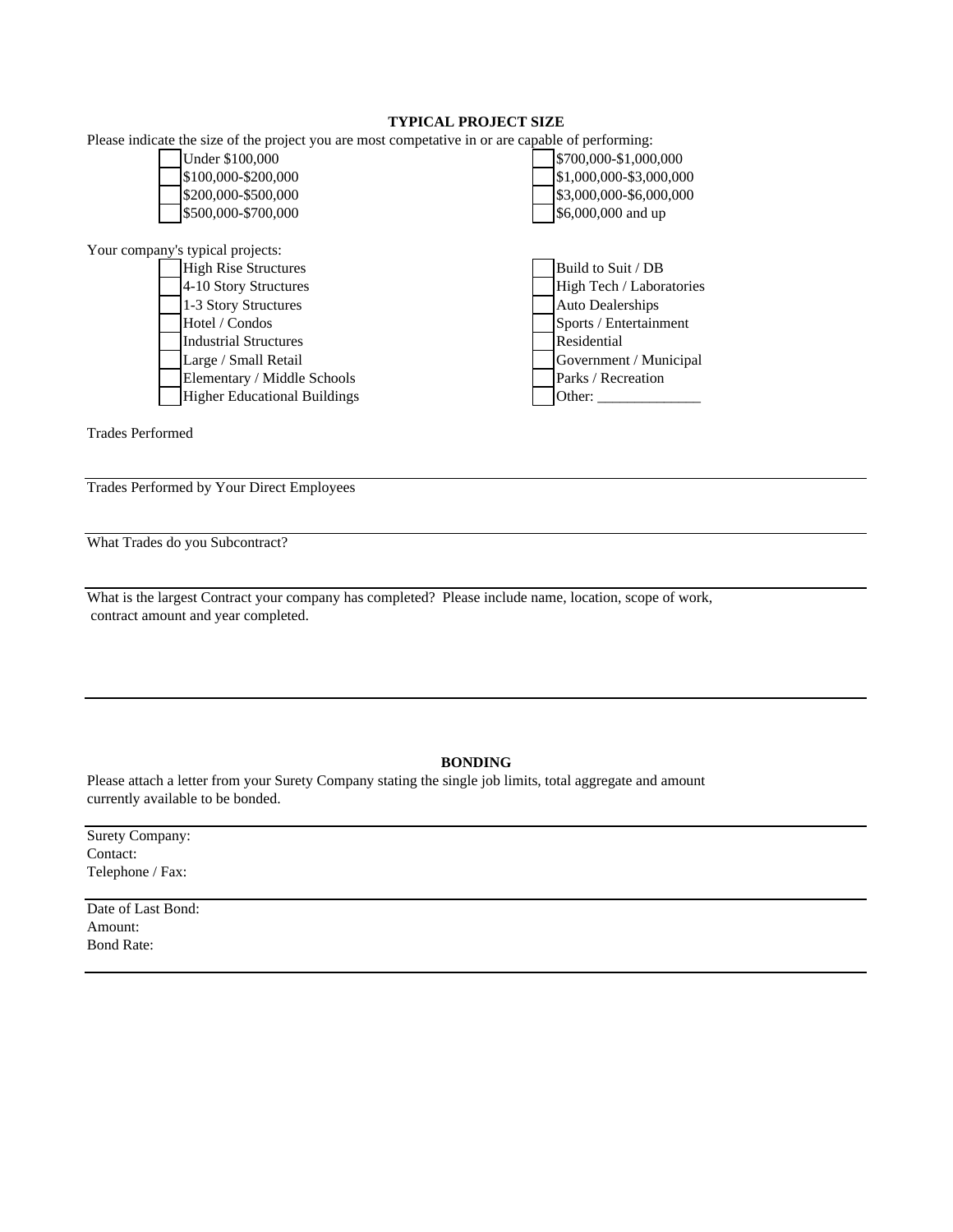### **REFERENCES**

Have you, in the previous five years, been denied a contract award on which you submitted the low bid in competitive bidding or been refused a contract based on pre-qualification data submitted? If yes, please explain.

Has your company failed to complete a project within the last 3 years? If so, please state the reason.

Has your company had any liquidated damages, penalties, liens, defaults or cancellations imposed or filed against it? If yes, please explain.

#### **SAFETY INFORMATION**

Do you have a written safety program (including Hazardous Communications)? If yes, briefly describe.

Who enforces it?

What type of safety training is given to your employees?

Does your company have any willful OSHA citations? If yes, please describe.

Does your company have a drug testing program? If yes, please describe.

Does your company have a safety director or other safety contact? If so, please list their name and telephone number.

What is your current EMR rate?

Have you had any safety inspections in-house or by your insurance company in the last 3 years? If so, how often and by whom?

Do you receive a discount from your insurance carrier as a Certified Drug-Free Workplace?